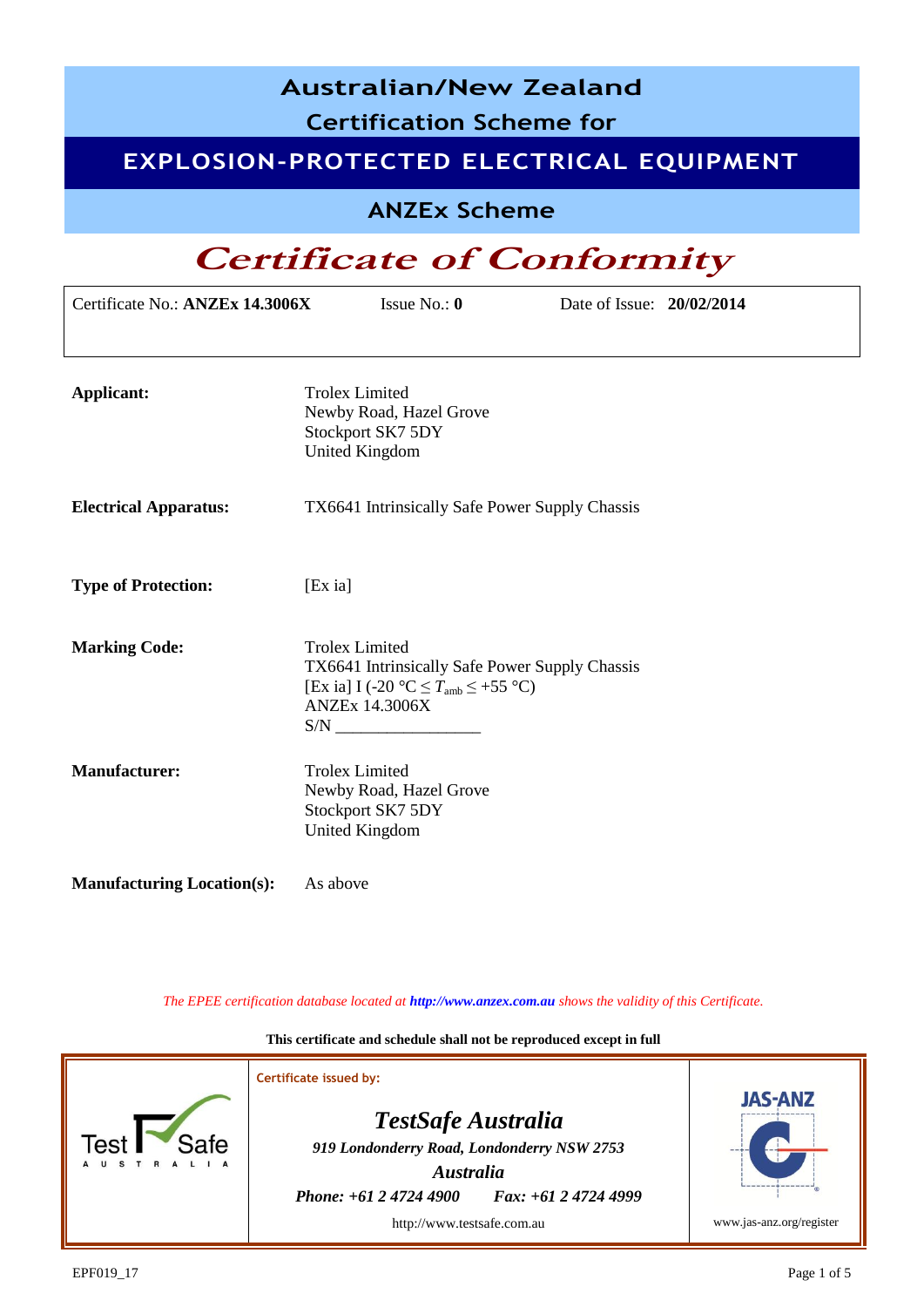| <b>Australian/New Zealand</b>                                                           |  |  |  |  |
|-----------------------------------------------------------------------------------------|--|--|--|--|
| <b>Certification Scheme for</b>                                                         |  |  |  |  |
| <b>EXPLOSION-PROTECTED ELECTRICAL EQUIPMENT</b>                                         |  |  |  |  |
| <b>ANZEx Scheme</b>                                                                     |  |  |  |  |
| <b>Certificate of Conformity</b>                                                        |  |  |  |  |
| Certificate No.: ANZEx 14.3006X<br>Issue No.: $\mathbf{0}$<br>Date of Issue: 20/02/2014 |  |  |  |  |

*This certificate is granted subject to the conditions as set out in Standards Australia/Standards New Zealand Miscellaneous Publication MP87.1:2008.*

#### **STANDARDS:**

*The electrical apparatus and any acceptable variations to it specified in the schedule of this certificate and the identified documents, was found to comply with the following standards:* 

**IEC 60079-0:2011** Explosive atmospheres – Part 0: Equipment – General requirements **IEC 60079-11:2011** Explosive atmospheres – Part 11: Equipment protection by intrinsic safety "i"

*This Certificate does not indicate compliance with electrical safety and performance requirements other than those expressly included in the Standard(s) listed above.*

#### **ASSESSMENT & TEST REPORTS:**

*The equipment listed has successfully met the assessment and test requirements as recorded in:* 

Test Report No. and Issuing Body: **34540, TestSafe** Quality Assessment Report No. and Issuing Body: **GB/SIR/QAR07.0017/04**

File Reference: **2013/002568**

*Signed for and on behalf of issuing body Date of Issue*

Ujen Singh 20/02/2014

Quality & Certification Manager

*Position*

**This certificate is not transferable and remains the property of the issuing body and must be returned in the event of it being revoked or not renewed.**

**This certificate and schedule shall not be reproduced except in full**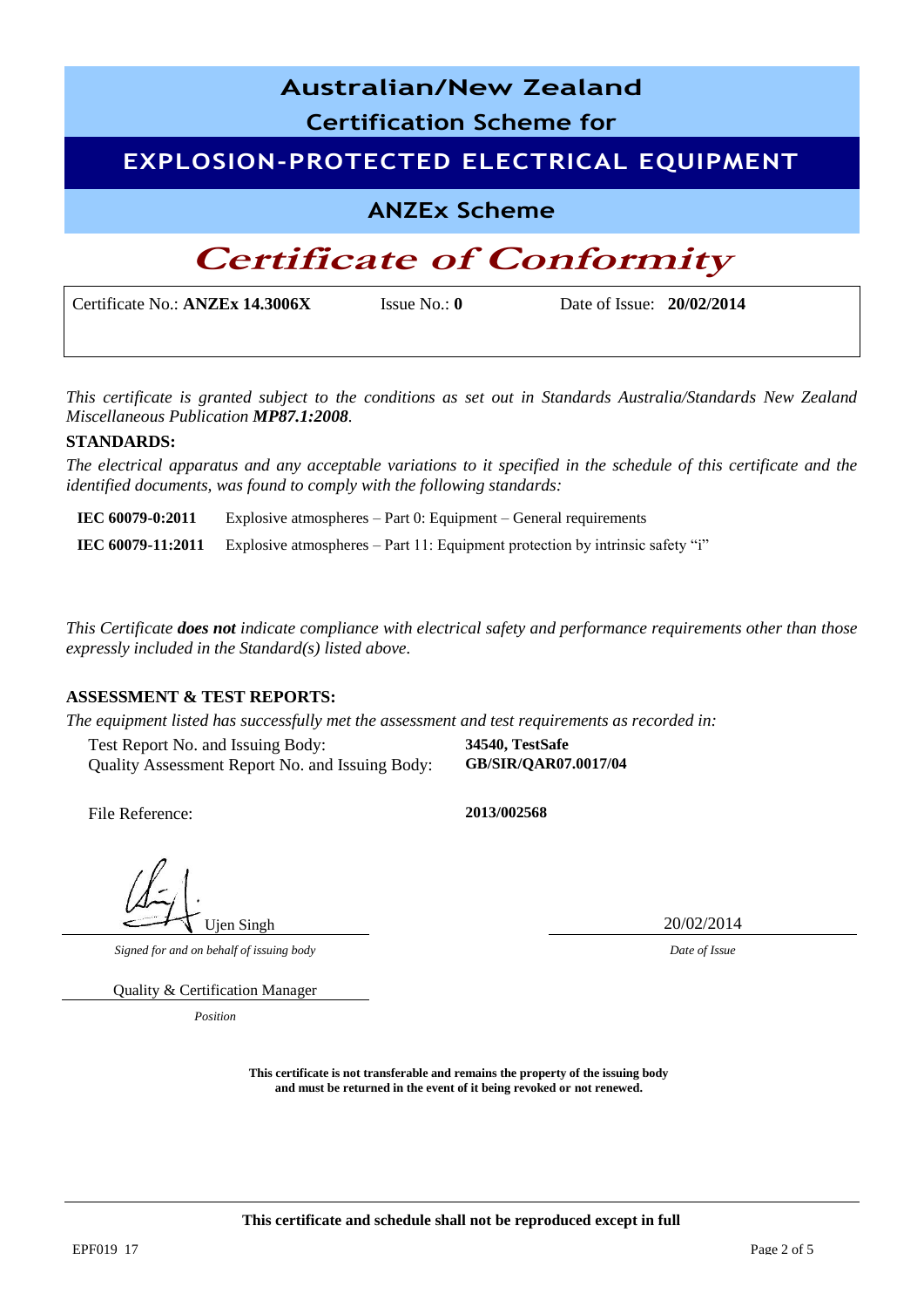# **Australian/New Zealand Certification Scheme for**

### **EXPLOSION-PROTECTED ELECTRICAL EQUIPMENT**

### **ANZEx Scheme**

## **Certificate of Conformity**

Certificate No.: **ANZEx 14.3006X** Issue No.: **0** Date of Issue: **20/02/2014**

### **Schedule**

#### **EQUIPMENT:**

The TX6641 Power Supply Chassis is designed to provide an intrinsically safe supply primarily to intrinsically safe equipment. The power supply chassis comprises a printed circuit board (PCB) that accommodates an intrinsically safe transformer, voltage clamping components, current and power limiting circuitry.

The Power Supply TX6641 must be housed in a suitably certified Ex d enclosure when used in a hazardous area. When used in a non-hazardous area it must be housed inside an enclosure that affords a degree of protection of at least IP20.

The connection to external hazardous area apparatus is made via connector J7.

The Power Supply is available in various options providing differing output voltages, currents, input voltages, and optionally fitted with up to two relay boards providing up to 4 relay interfaces.

### **CONDITIONS OF CERTIFICATION:**

- 1. It is a condition of manufacture that the mains transformer shall be subjected to routine tests and be able to withstand a test voltage of at least 2500 V applied between primary and secondary windings, and at least 1500 V applied between all windings and the core or screen.
- 2. It is a condition of safe use that the Power Supply TX6641 must be housed in a suitably certified Ex d enclosure when used in a hazardous area. When used in a non-hazardous area it must be housed inside an enclosure that affords a degree of protection of at least IP20.
- 3. It is a condition of safe use that the TX6641 circuits must have infallible creepage and clearance distances to the enclosure walls, as defined by clause 6.3 of IEC 60079-11.
- 4. It is a condition of safe use that the connections to the relay boards must both be configured as either to IS circuits or non-IS circuits. It is not permitted to mix the connection of IS and non-IS circuits to these relays.
- 5. It is a condition of safe use that the wiring carrying non-hazardous area circuits to the relays must be routed to ensure that they are segregated from hazardous area circuits, maintaining compliance with Table 5 of IEC 60079-11:2011, namely 6 mm of clearance through air and/or 1 mm clearance through solid insulation.
- 6. It is a condition of safe use that the following parameters are taken into account in the installation:

| Product Code | PSU Type    | Uo    | 10     | Po      | C <sub>0</sub> | Lo/Ro                   |
|--------------|-------------|-------|--------|---------|----------------|-------------------------|
| 109.1205     | 7.7 V 0.5 A | 8.5 V | 0.873A | 5.28 W  | $646 \mu F$    | 72.69 $\mu$ H/ $\Omega$ |
| 109.1204     | 7.7 V 1.0 A | 8.5 V | 1.76A  | 10.63 W | 560 µF         | $36.17 \mu H/\Omega$    |
| 109.1203     | 7.7 V 1.4 A | 8.5 V | 1.76A  | 10.63 W | $560 \mu F$    | $36.17 \mu H/\Omega$    |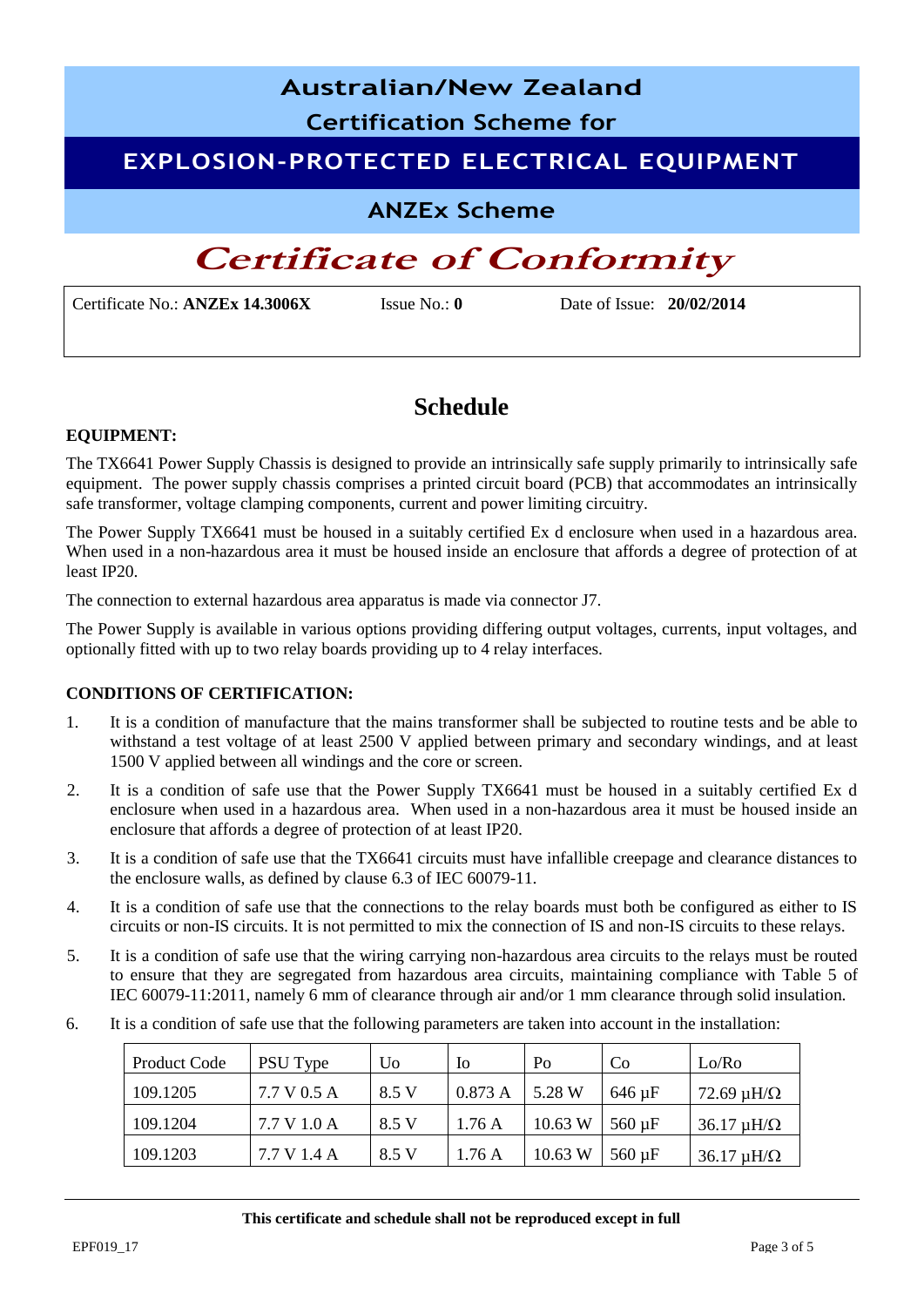# **Australian/New Zealand**

**Certification Scheme for**

### **EXPLOSION-PROTECTED ELECTRICAL EQUIPMENT**

**ANZEx Scheme**

# **Certificate of Conformity**

Certificate No.: **ANZEx 14.3006X** Issue No.: **0** Date of Issue: **20/02/2014** 

| <b>Product Code</b> | PSU Type      | Uo      | <b>I</b> o | Po      | Co            | Lo/Ro                   |
|---------------------|---------------|---------|------------|---------|---------------|-------------------------|
| 109.1202            | 7.7 V 1.8 A   | 8.5 V   | 1.76A      | 10.63 W | $560 \mu F$   | $36.17 \mu H/\Omega$    |
| 101.1205            | 12.35 V 0.5 A | 13.0 V  | 0.873A     | 6.33 W  | $32 \mu F$    | 72.69 $\mu$ H/ $\Omega$ |
| 101.1204            | 12.35 V 1.0 A | 13.0 V  | 1.76A      | 12.73 W | $30.29 \mu F$ | $36.17 \mu H/\Omega$    |
| 101.1203            | 12.35 V 1.4 A | 13.0 V  | 2.38A      | 17.23 W | 19.46 µF      | $26.72 \mu H/\Omega$    |
| 101.1202            | 12.35 V 1.8 A | 13.0 V  | 2.38A      | 17.23 W | 19.46 µF      | $26.72 \mu H/\Omega$    |
| $101.1204$ (alt)    | 12.35 V 1.0 A | 12.35 V | 1.8A       | 10.45 W | $30 \mu F$    | 44.63 $\mu$ H/ $\Omega$ |

| <b>Product Code</b> | PSU Type           | Um (Terminals marked 'ac Supply') |
|---------------------|--------------------|-----------------------------------|
| 103                 | 24 V rms supply    | $24$ V rms                        |
| 105                 | $110$ V rms supply | $110 \text{ V}$ rms               |
| 106                 | 230 V mains supply | $230 \text{ V}$ rms               |

| Product Code               | PSU Type | Terminals marked R1, R2, R3, R4              |                   |  |  |
|----------------------------|----------|----------------------------------------------|-------------------|--|--|
| Fitted with Relay<br>board |          | Um: 375 V rms<br>Im: $5 \text{ A rms}$<br>or |                   |  |  |
|                            |          | Ui: 30 V                                     | Ii: $5 \text{ A}$ |  |  |

#### **DOCUMENTS:**

| <b>Document Number</b> | <b>Document Title</b>                                | <b>Revision</b> | Date       |
|------------------------|------------------------------------------------------|-----------------|------------|
| P5531.01 2 Shts.       | Power Supply Certified Circuit Diagram               | E               | 2003-03-11 |
| P5531.01 2 Shts.       | Power Supply Certified Circuit Diagram               | $\mathbf F$     | 2004-07-26 |
| P5531-02-01            | General Arrangement (TX6641 Power Supply<br>Chassis) | C               | 2003-06-16 |
| P5531.03.01            | <b>PCB</b> Bottom Layer                              | A               | 2001-09-21 |
| P5531.03.02            | <b>PCB</b> Bottom Overlay                            | A               | 2001-09-21 |